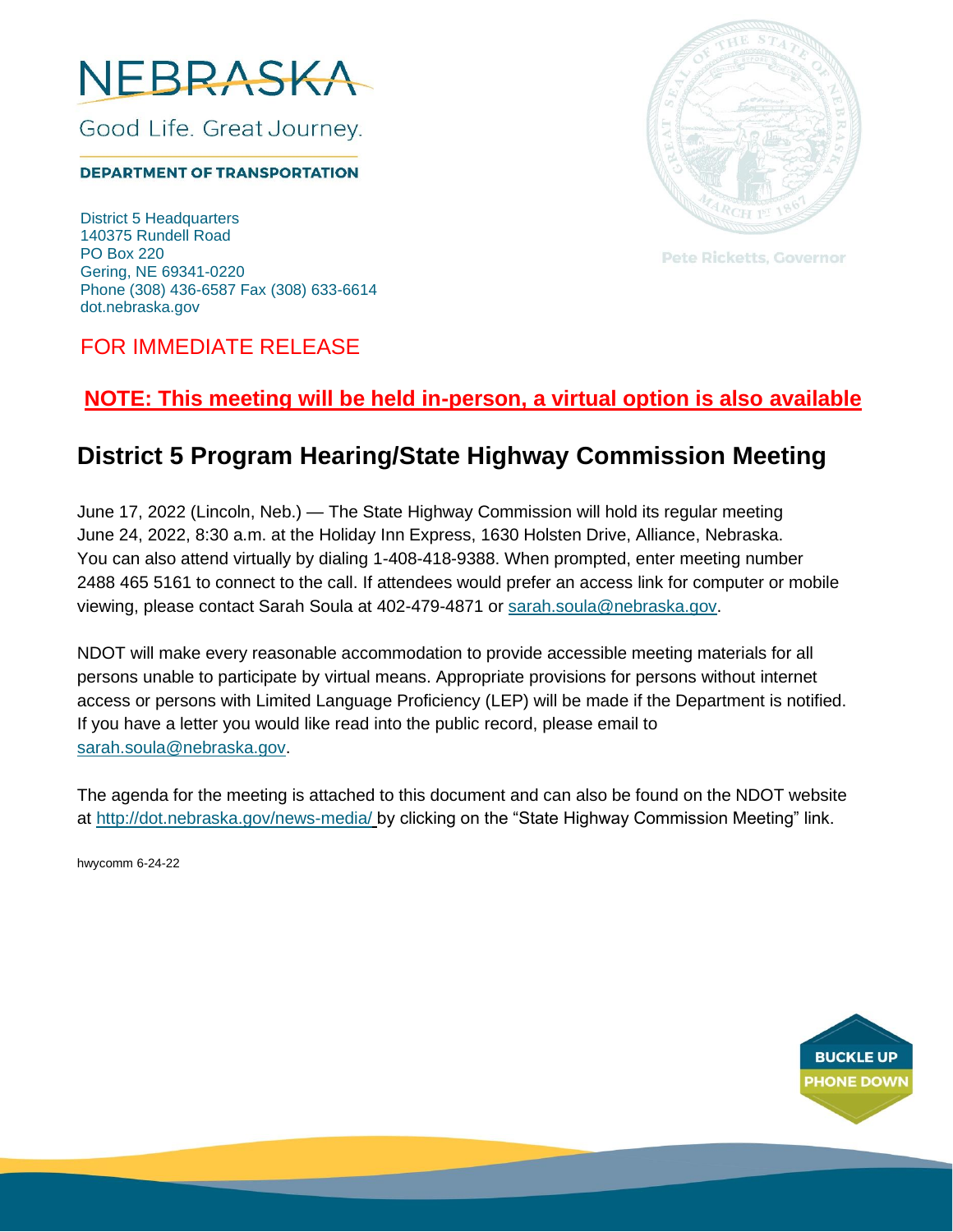# Nebraska State Highway Commission Agenda

June 24, 2022 8:30 a.m. MDT

Holiday Inn Express 1630 Holsten Dr. Alliance, Nebraska

Virtual Option: An audio feed will be available by dialing 1-408-418-9388. When prompted, enter meeting number: 2488 465 5161 to connect to the call.

If attendees would prefer an access link for computer or mobile viewing, please contact Sarah Soula at 402-479-4871 or sarah.soula@nebraska .gov

#### Call to Order

Roll Call

**Minutes** 

• Approval of May 20, 2022 meeting minutes

Introductions/Announcements

#### Meeting Business

- Director's Remarks John R. Selmer, NDOT Director
- District Presentation Doug Hoevet, District 5 Engineer

Public Input

Remarks from the Chair

Public Meetings Calendar

Adjournment





**DEPARTMENT OF TRANSPORTATION** 

#### *Next Scheduled Meeting*

August 26, 2022, 8:30 a.m. CST Steinhart Lodge Nebraska City, Nebraska

*Nebraska State Highway Commission meetings are conducted in compliance with the Nebraska Open Meetings Act.*